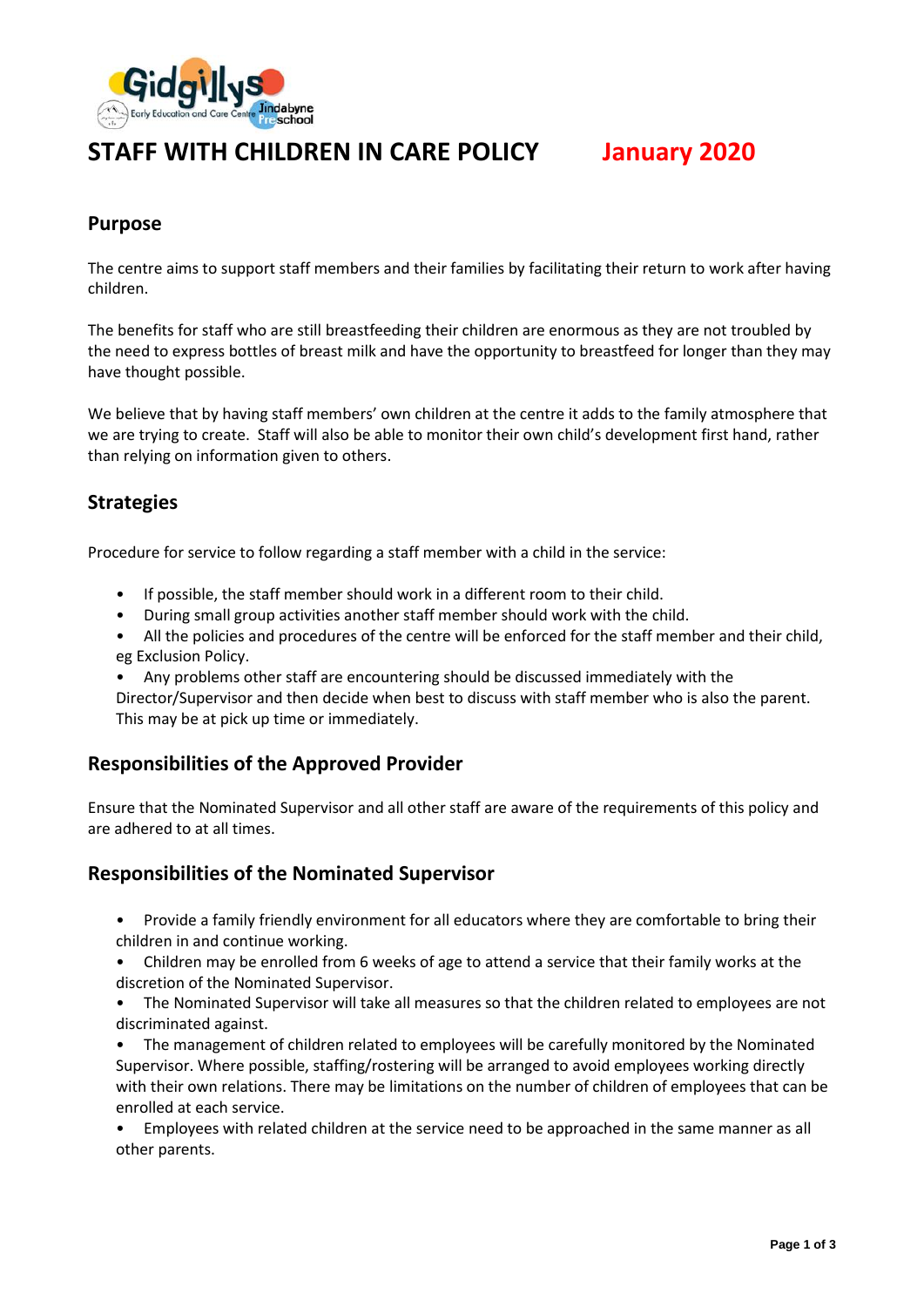

# **Responsibilities of the Educators**

• All staff members are to be in agreement about the staff members' child attending the centre at the time of enrolment.

- While the child is at the centre, the staff member's professional role and duties will be fulfilled.
- Employees must pay regular fees unless organised differently with employer.

# **Responsibilities of the Families**

- To recognise the time to be a parent and the time to be an educator with their child/ren when at the service
- To be aware that occasionally, your child's educator may need to have a difficult conversation with you about your child. This may come from the nominated supervisor should the pedagogical leader feel uncomfortable.

## **Definitions, Terms & Abbreviations**

**Term Meaning**

# **Related Statutory Obligations & Considerations**

#### **Australian Children's Education and Care Quality Authority (ACECQA)**

http://www.acecqa.gov.au/

**Department of Education** - http://www.dec.nsw.gov.au/what-we-offer/regulation-andaccreditation/early-childhood-education-care

**Early Years Learning Framework (EYLF)** - http://files.acecqa.gov.au/files/National-Quality-Framework-Resources-

Kit/belonging being and becoming the early years learning framework for australia.pdf **Education and Care Services National Regulations (Children (Education and Care Services) National Law (NSW)** http://www.legislation.nsw.gov.au/#/view/regulation/2011/653 **National Quality Framework (NQF)** - http://acecqa.gov.au/national-quality-framework/ **United Nations Convention on the rights of the child -** https://www.unicef.org.au/

## **Related Telephone Numbers**

• Early Childhood Directorate – 1800 619 113

## **Amendment History**

| Date <sup>1</sup> | Amendment             | <b>Notes of Amendment</b> |
|-------------------|-----------------------|---------------------------|
| 08.01.2018        | <b>Policy Created</b> |                           |
| 08.01.2019        | Policy reviewed       |                           |
| 20.1.20           | Reviewed              |                           |